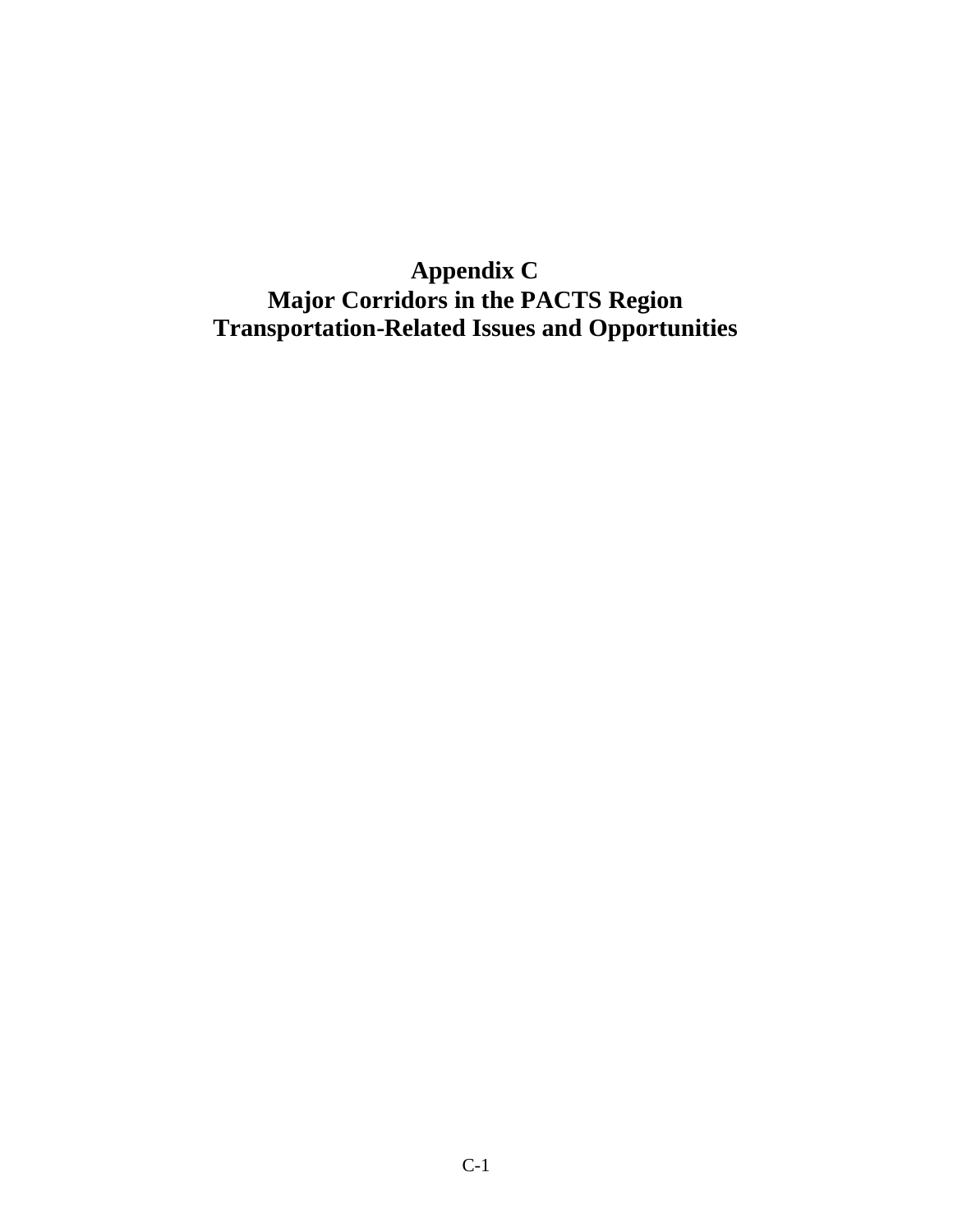## **Appendix C – Major Corridors in the PACTS Region – Transportation-Related Issues and Opportunities**

## **Introduction**

The corridor is the key unit of transportation analysis in *Destination Tomorrow*. Thirteen key regional corridors were identified for *Destination Tomorrow*. (See Figure C-1.) The purpose of the analysis was to identify, within a regional context, issues and opportunities along and within each corridor. The analysis is a distillation of documented conditions from numerous planning studies undertaken by the Maine DOT, PACTS and municipalities, from issues raised during the Plan's public outreach, and from interviews with municipal officials. The regionally most significant corridors are segmented by community, and/or by change in road character or function for analysis purposes. The Appendix captures transportation related issues and opportunities within each of the communities. Municipal officials were the primary source for this information.

The identified issues centered around four main roadway-related themes:

- Interstate Access:
- **Traffic Growth/Congestion and Safety Issues on Secondary/Non-arterial Roads;**
- Multi-modal Efforts/Considerations to Reduce Travel Demand on Roadways;
- Roadway Connectivity/Access Management.

Other issues were also identified, many of which are centered around the communities' efforts to direct growth.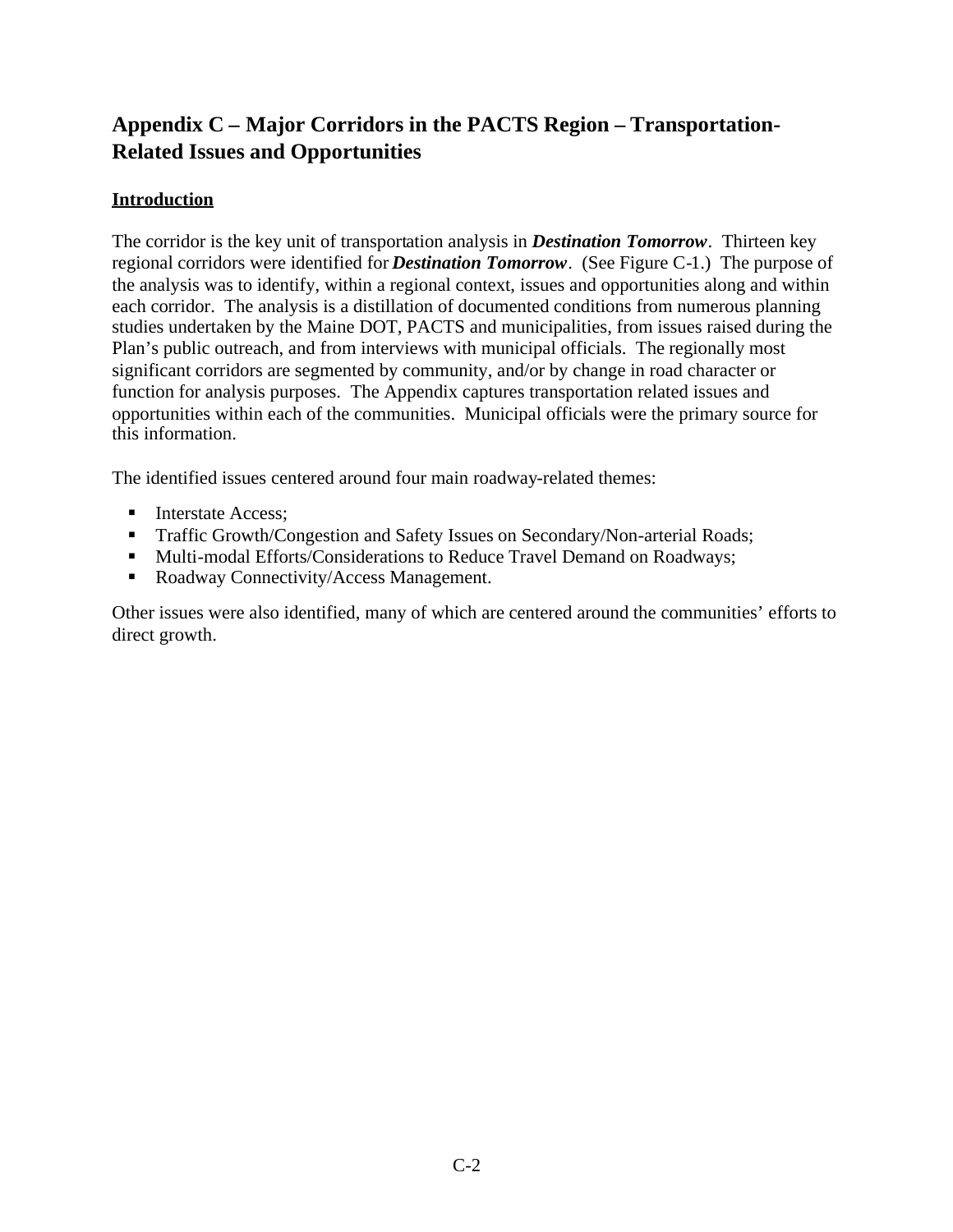

**Figure C-1 - Major Corridors in PACTS Region**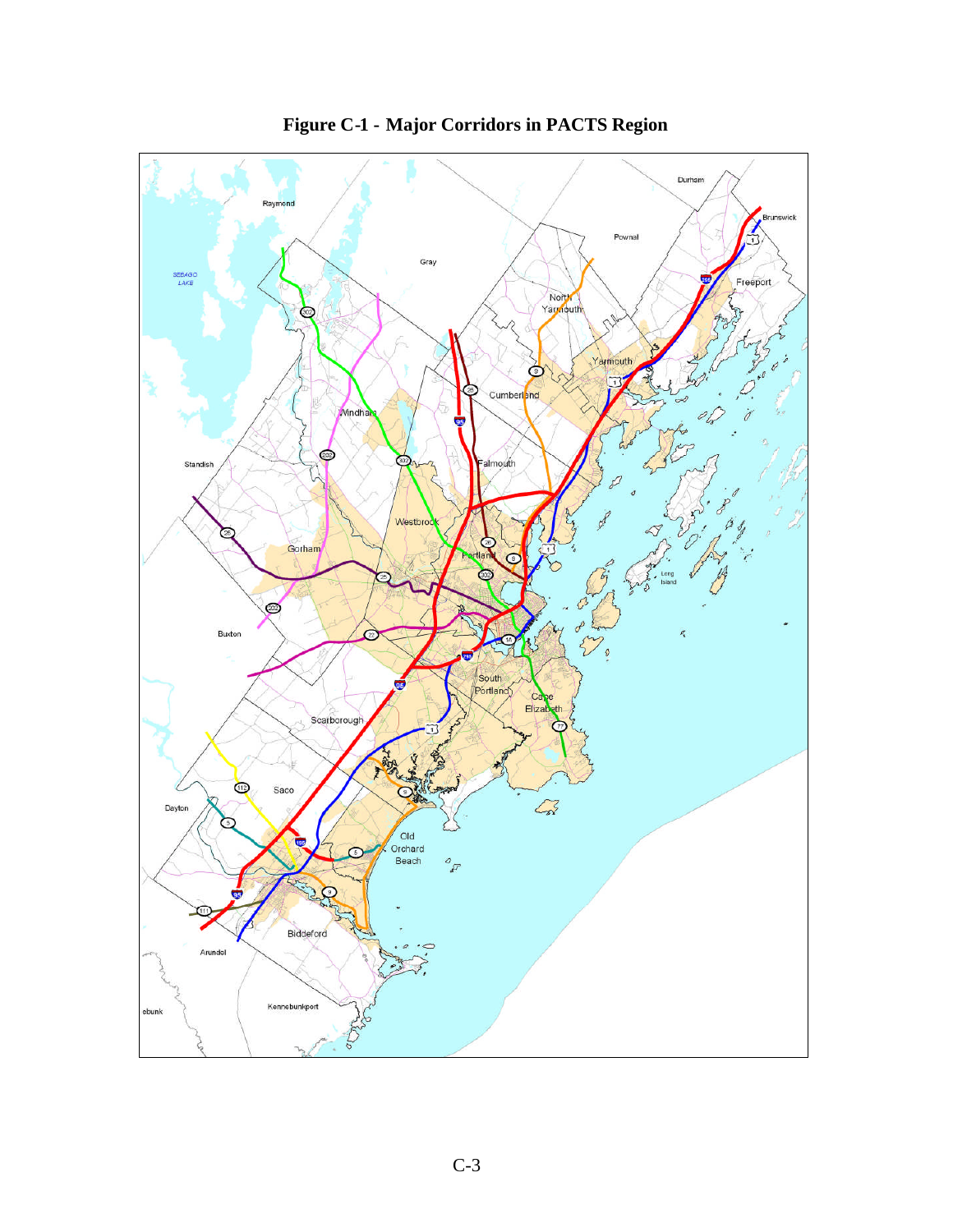## **Interstate Highways – I-95, I-295 & I-195**

The Interstate Highways perform a critical role in the region's (and states) transportation system. They provide a high degree of accessibility and mobility into and through the region. The Maine Turnpike provides major north-south access to and through the PACTS area. In 2005, the Maine Turnpike Authority completed a widening of the Turnpike south of Exit 44 to three lanes in each direction. I-295 begins at Maine Turnpike Exit 44 and provides north-south access to and from the Turnpike and the Maine Mall Area. From its terminus at Exit 44, I-295 heads north through the City of Portland and through the northern communities of PACTS eventually rejoining the Turnpike in Gardiner, which is north of the PACTS area. I-195 provides access to the Maine Turnpike (and Route 1) for the City of Saco and the Town of Old Orchard Beach.

#### **Maine Turnpike – General Issues and Opportunities**

- The Maine Turnpike Authority has funding in its 20-year capital plan for the upgrade/expansion of the Turnpike from Exit 44 to Exit 53.
- Underutilization of the Turnpike north of Exit 44. Some through-motorists choose to use I-295 to avoid paying tolls.
- Potential opportunity to increase the through-traffic use of the Turnpike by implementing a toll-free zone north of Exit 42 to New Gloucester.
- $\blacksquare$  A regional toll system and location of a toll plaza Some communities have concerns over the potential for diversion of traffic off of the Turnpike and onto local roads. Other communities favor the concept for its potential to reduce traffic on local roads. Environmental concerns – such as noise associated with a large toll barrier – are also a concern. The Turnpike Authority has concerns over the revenue impact of a regional toll system.
- Access to and from the Turnpike
	- o Lack of direct access at some locations requires circuitous routing on local roads to access major centers. New or reconfigured interchanges can provide improved access to the Turnpike relieving traffic on non-interstate roads.
	- o More efficient use of the Turnpike Spur (also known as SR 703 or the Turnpike Connector) in South Portland could provide better connectivity between roadways and to the Maine Mall area.
	- o Communities where improved access could benefit the transportation system include Biddeford, Saco, Old Orchard Beach, Cumberland and Falmouth (the Falmouth Spur Exit 52).

#### **I-295 – General Issues and Opportunities**

- Lack of direct access at some locations requires circuitous routing on local roads to access major centers.
- Weight limit restrictions on I-295 push heavy trucks onto the arterial network creating potential safety issues.
- Implementation of 'Ring-road Concept' would require reconfiguration of Exit 10 (Bucknam Road, Falmouth).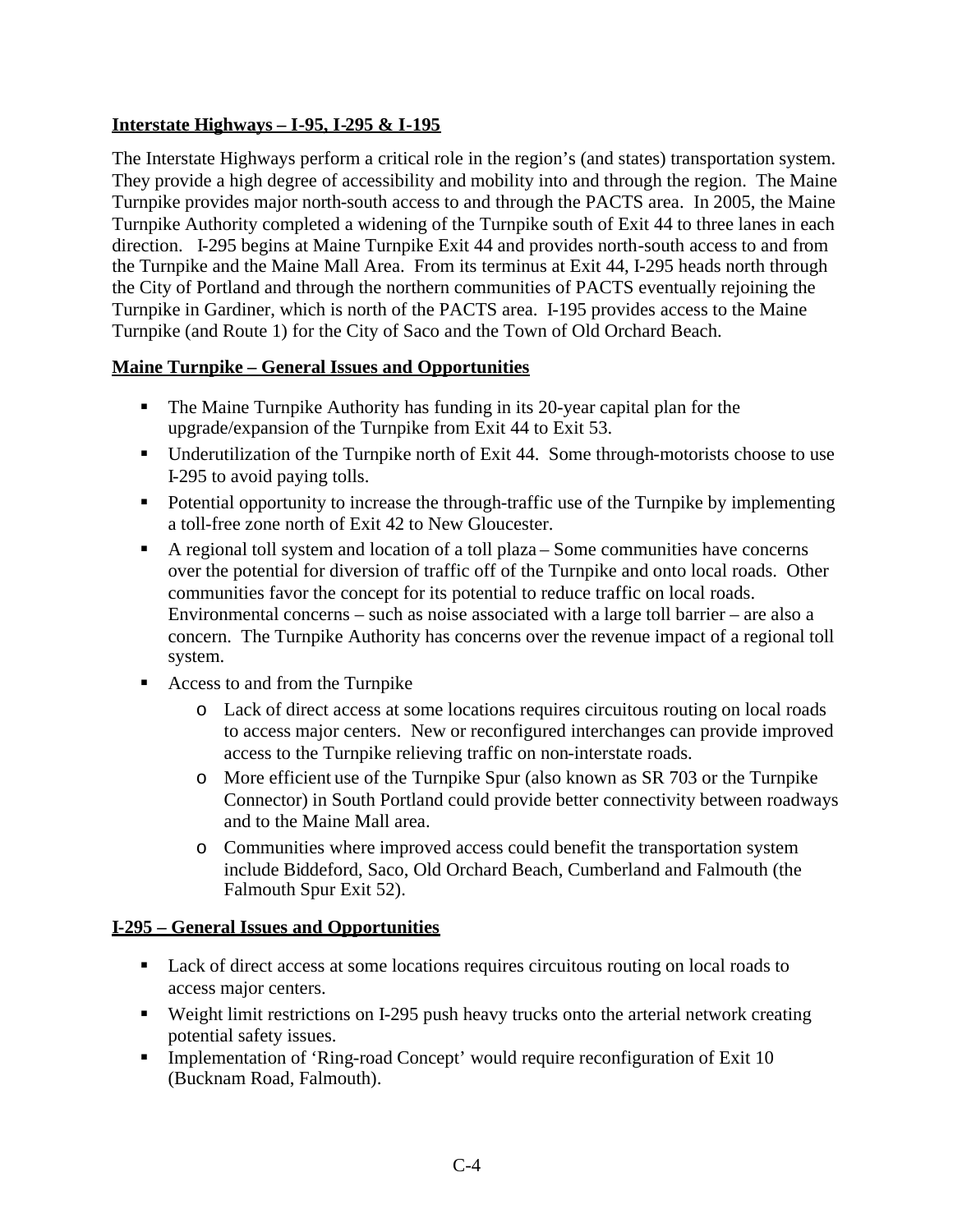- Interchange configurations introduce safety and congestion problems at certain interchanges and on the mainline between interchanges.
- Physical and environmental constraints to widening may limit opportunities to make operational improvements.

## **Saco Interstate Issues and Opportunities**

- The City is interested in looking at opportunities for a new Turnpike Interchange. City staff has met with MTA and Maine DOT staff to discuss the process. PACTS recently funded a study of this.
- There is interest in new ramps and/or a new interchange design at the current terminus of I-195 in Old Orchard Beach. This could provide additional access to and from Route 9 and Route 1 to ocean and beach destinations and to land with potential for industrial and commercial development in both Saco and Old Orchard Beach.
- There is interest in additional interstate access to/from the north end of Route 1 in Saco.
- There is uncertainty over the potential impacts and benefits to the City of a regional toll system.
- Growing traffic west of the Maine Turnpike with Saco and from west of Saco that is destined to Exit 36;
- Growing travel demand for additional access points to the Maine Turnpike;
- City's primary traffic issues relate to increasing traffic from the west (Waterboro, Buxton, etc) destined to Exit 36.
- Expanding access to the Maine Turnpike.

#### **OOB Interstate Issues and Opportunities**

- The transition from I-195 to the local road system is poor and unsafe.
- There is strong local interest for a connector road to/from I-195 in the Smithwheel Road area to provide improved access to the downtown and to potential industrial/commercial land. This connector would also provide an improved evacuation route for the beach areas.
- Improved access to I-195 for improved beach access and improved linkages to industrial areas.
- Expanding access to the Maine Turnpike.

## **Biddeford Interstate Issues and Opportunities**

- Exit 32 of the Maine Turnpike provides access to the rapidly growing commercial district on Route 111, to the growing communities west of Biddeford and to the large amount of industrial development in the area.
- Businesses in Biddeford have requested signs along the Maine Turnpike to direct motorists to their businesses. The Turnpike Authority denied Biddeford's initial request.
- Expanding access to the Maine Turnpike.

## **Windham Interstate Issues and Opportunities**

 Currently, access to the Maine Turnpike is provided via Exit 48 in Portland at Route 302 or Exit 63 in Gray via Route 202/Route 115. There is significant interest in Windham for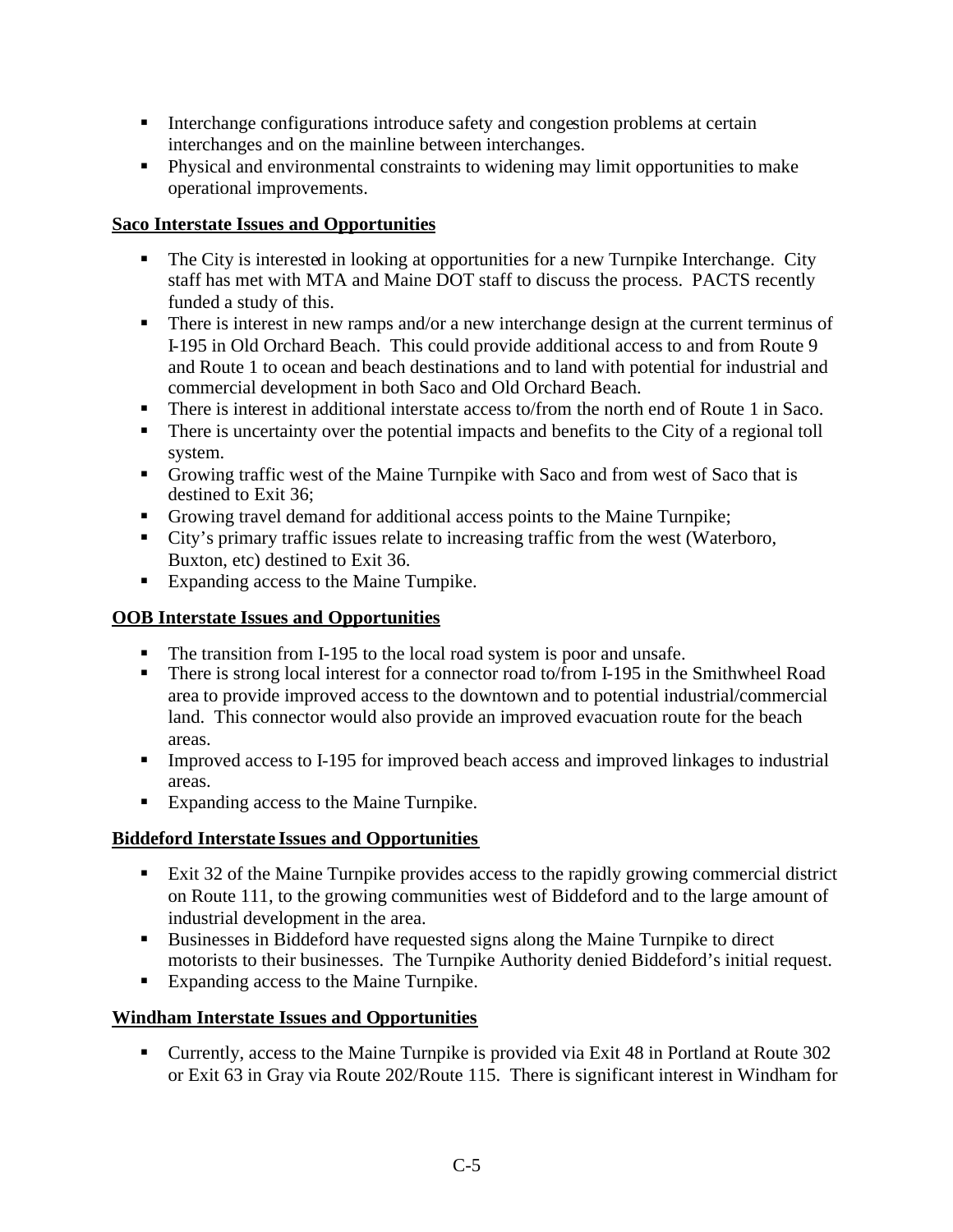more direct connection to the Maine Turnpike, possibly from south of the Foster's Corner rotary eastward to the Turnpike.

## **Portland Interstate Issues and Opportunities**

- **Poor interchange configurations introduce safety and congestion problems on I-295 at** Exits 5A, 5B, 6A, 6B and 7 (Congress Street, Forest Avenue and Franklin Arterial, respectively).
- There are physical and environmental constraints to widening I-295, particularly between and including Exit 6 and Tukey's Bridge, and at the Fore River Bridge. Site specific and/or incremental improvements may be made to improve traffic operations.
- Congestion around several of the interchanges, particularly during the morning and evening commuter periods. Interchanges include:
	- o Exit 8 (Baxter Boulevard) southbound in the morning created by on/off ramp weave maneuvers.
	- o Exits 6A & 6B (Congress Street) southbound created by on/off ramp weave maneuvers.
	- o Exit 7 (Franklin Arterial) southbound in the morning and northbound in the evening created by on/off ramp weave maneuvers and heavy traffic volumes.

## **South Portland Interstate Issues and Opportunities**

- Poor access to Exit 3 (South Portland) due to interchange configuration. Exit 3 is currently being reconfigured which should alleviate access and operational problems.
- Southbound congestion between Exits 4 and 3 caused by heavy volume entering at Exit 4 and exiting at Exit 3. South Portland
- **Truck routings via Broadway to I-295 and the Maine Turnpike cause neighborhood** conflicts.

## **Freeport Interstate Issues and Opportunities**

- Exit 21 currently has only northbound access.
- Exits 19 and 20 often experience traffic bottlenecks due to increased traffic volume growth.
- Reviving the old Exit 18 (County Road) could provide relief to congestion at Exit 19.

## **Cumberland Interstate Issues and Opportunities**

- There is no northbound access at Exit 16.
- Exits 16 and 17 are areas anticipated to be areas of future development.

## **Yarmouth Interstate Issues and Opportunities**

- Exit 17 regularly experiences congestion that is caused by confusing turning movements.
- Exit 17 is also a HCL.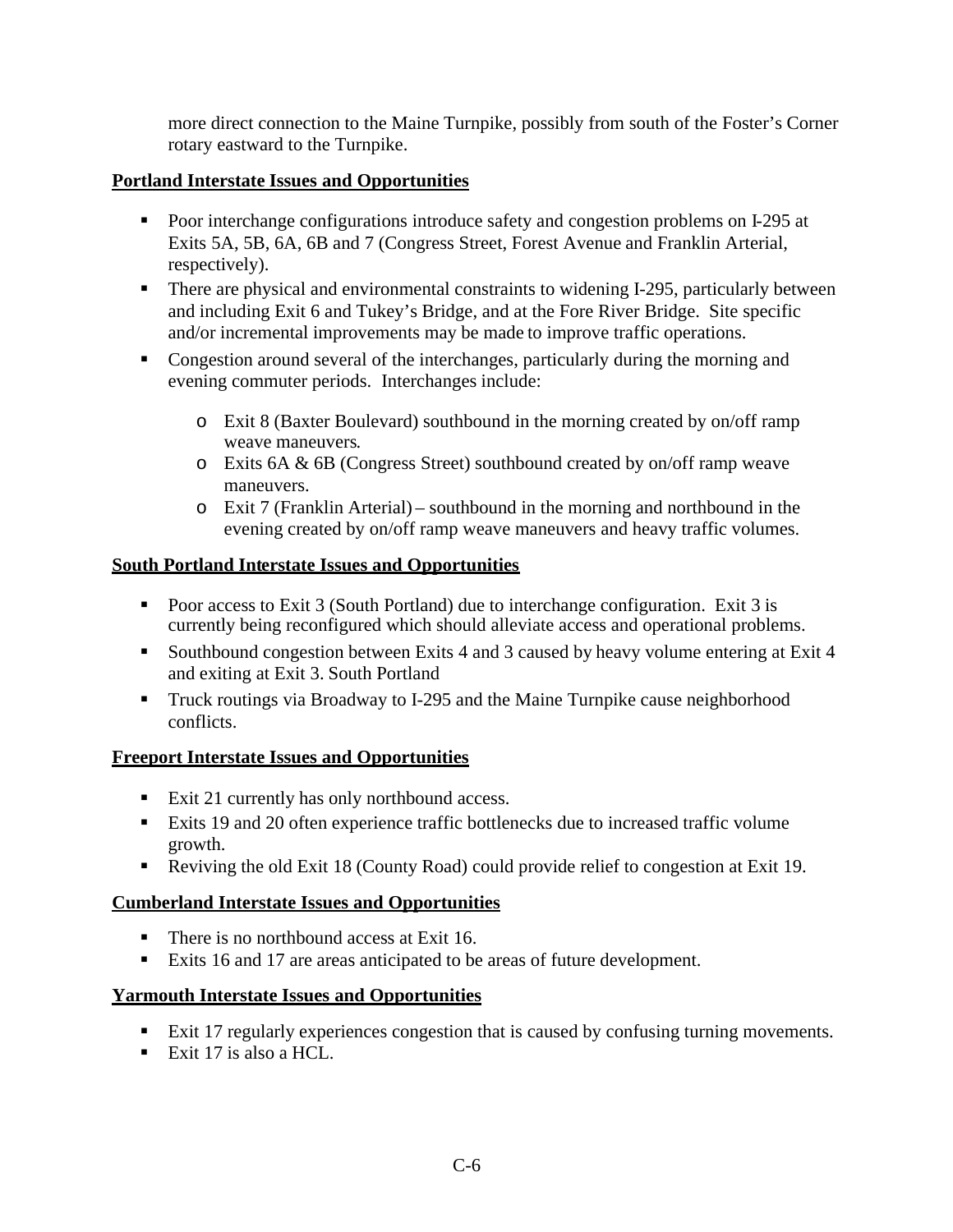## **Route 1**

Route 1 is a heavily used arterial running through the entire PACTS region. The arterial varies in characteristics and functions between, and in some cases, within a community. Route 1 crosssections include rural two-lane, suburban three-lane and five-lane, and urban two-lane and fourlane sections.

#### **Issues and Opportunities**

#### **Biddeford**

- **Reconfiguration and/or relocation of parking may enable the creation of turning lanes to** ease congestion.
- Stretches of Route 1 operate at LOS E during the p.m. peak-hour.
- Access management measures need implementation along Route 1.

#### **Saco**

- Lack of connectivity of Outer Main Street/Route 1. Left turns and congestion on this section of strip development need addressing. PACTS is currently studying this issue.
- Replacement of outdated traffic signal equipment is needed at several locations.
- Managing traffic growth and access management along the developed Route 1 corridor at the north end of the City.
- Traffic congestion, safety and access management issues on in the vicinity of I-195.
- The area along Route 1 north of I-195 is a likely future spot for big box type development and has traffic implications for the broader Exit 5 area.
- The FunTown Amusement Park and general area continues to grow, increasing traffic at north end of Route 1.

#### **Scarborough**

- Dunstan Corner intersection congestion caused by heavy volumes and the close proximity of the Payne Road and Pine Point Road/Broadturn intersections.
- Congestion south of Dunstan Corner caused by heavy summer traffic.

#### **Portland**

Baxter Boulevard (Route 1) and connecting neighborhood side streets are used to bypass more congested roadways such as Forest Avenue

#### **Falmouth**

- Maintaining good accessibility for all transportation modes and level of service as new development and redevelopment occurs.
- Strengthening the emerging village through roadway design standards.

## **Cumberland**

- Several recent attempts to increase street connectivity between new and existing residential developments on Route 1 have failed.
- There has been a lot of recent development activity around the Route 1 corridor and more is expected.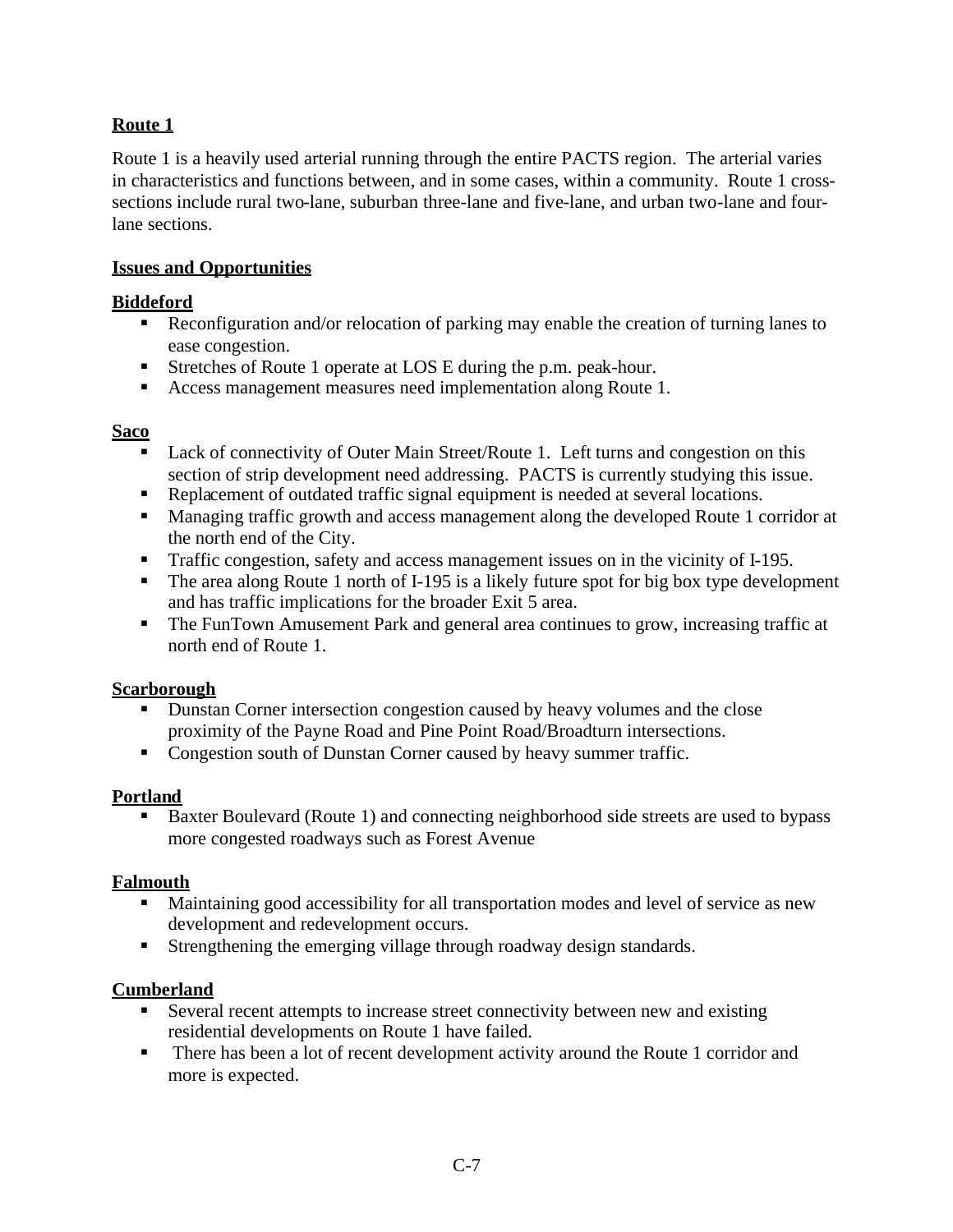Most of the recent commercial development is occurring along Route 1 and Route 26/100.

## **Yarmouth**

- The geometrics of the Route 1/Route 115 interchange are problematic for trucks.
- The "vision" for Route 1 is being debated within the Town. Should it be integrated into the village center with a strong pedestrian orientation/pedestrian scaled? Should it continue to evolve as a higher speed roadway different from the village?
- Should Route 1 be functionally reclassified as a minor arterial or remain as an urban collector?

#### **Freeport**

- There is a traffic bottleneck at the railroad overpass just south of the central business district where the road remains narrow. The roadway at each end of the bridge has been widened.
- **Trucks are diverting to Route 1 because of weight limits on I-95 creating noise and traffic** problems and are incompatible with the village.
- Access management as development continues on Route 1 south of Exit 19.

## **Route 26 and Route 26/100**

In Portland, Route 26/100 (Auburn Street/Washington Avenue) is densely developed with mixed residential/commercial land use and a two-lane roadway cross-section. In Falmouth and Cumberland, Route 26/100 is a rural two-lane road with land use primarily consisting of residential housing.

Issue and Opportunities

## **Portland**

- Being able to provide adequate capacity and throughput on Washington Avenue without becoming a barrier within neighborhoods or restricting bicycle and pedestrian movements.
- Congestion delays transit service along Washington Avenue and the movement of traffic in general.

#### **Falmouth**

• Ongoing development activity in the Maine Turnpike Exit 53 area has transformed the area and traffic levels are increasing accordingly. Opportunities exist for preserving capacity by continuing to implement access management and extending transit service.

#### **Cumberland**

Most recent commercial development is happening along Route 26/100 and Route 1.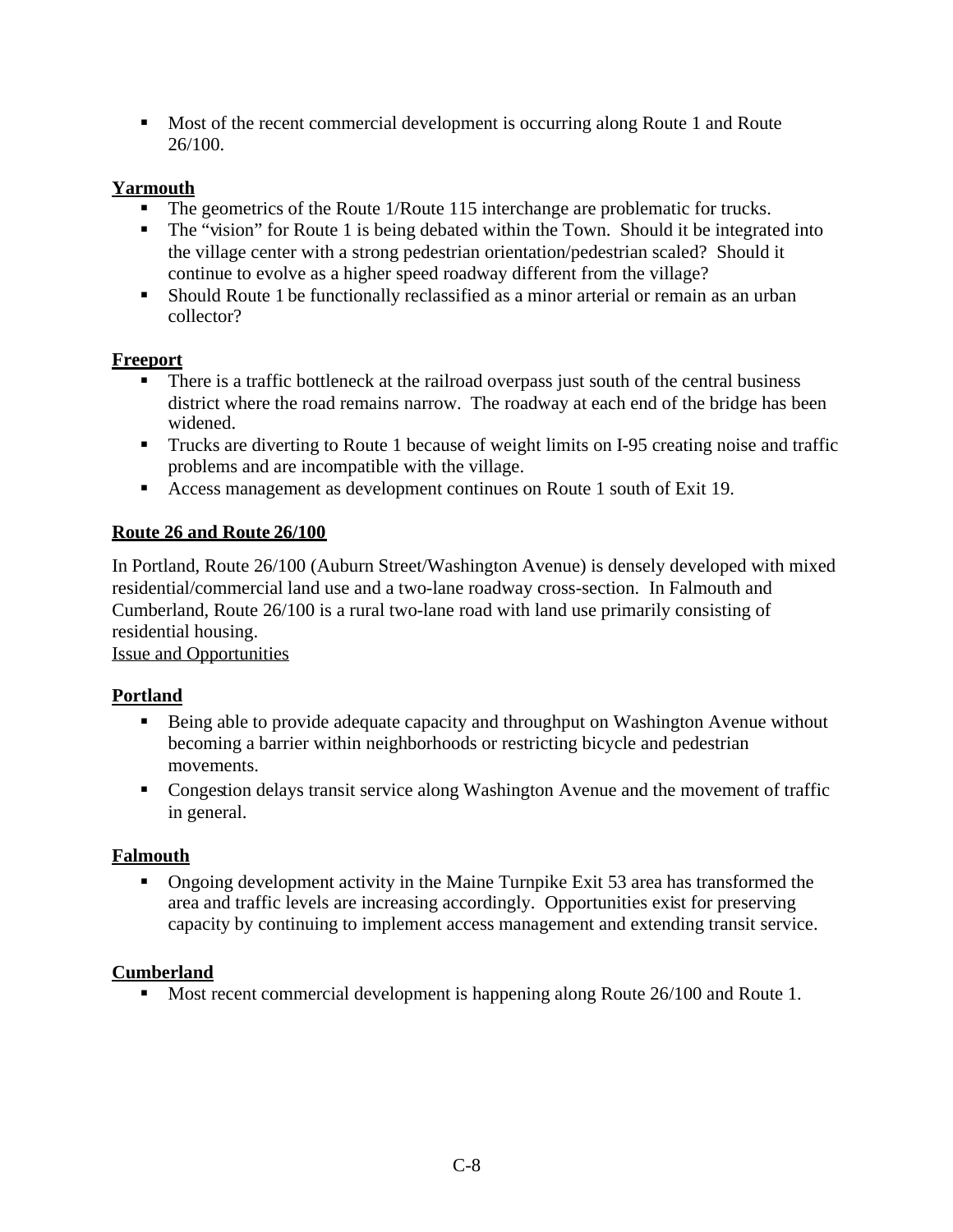## **Route 302**

#### **Issues and Opportunities**

#### **Portland – Forest Avenue South of Morrill's Corner**

Forest Avenue south of Morrill's Corner serves as an urban arterial providing access to businesses and residential areas and as a major commuter corridor into and out of Portland. Low density business and commercial development abuts the road for most of its length but remnants of mixed use development remain near Morrill's and Woodford's Corners.

- Maintaining accessibility to the Downtown and corridor business and residents without compromising opportunities for transit, bicycle and pedestrian travel.
- Accumulation of low density, suburban style development uses (single story/single use buildings and strip development shopping centers) along the corridor.
- Opportunities for redevelopment and access management along the corridor to improve traffic flow and improve corridor aesthetics.
- Traffic congestion can degrade transit service. Traffic congestion is a regular occurrence on Forest Avenue south of Morrill's Corner, particularly at Woodford's Corner and northbound at Morrill's Corner.

## **Portland – Forest Avenue North of Morrill's Corner**

North of Morrill's Corner, Forest Avenue has low and moderate density residential development. The road is one lane in each direction with parking lanes/shoulders for its length.

- Supporting access into and out of Portland without creating barriers in the neighborhoods.
- Accommodating bicycle, pedestrian and transit usage.

#### **Westbrook**

Route 302 through Westbrook is a suburban arterial with low-density residential and commercial development.

- **Preserving arterial capacity.**
- Improving roadway safety by implementing access management and other safety recommendations.
- A large parcel of land (approximately 500,000 square feet) has been proposed for development along Route 302.
- Large seasonal summer traffic volumes heading to the lakes and mountains.

#### **Windham**

Route 302 is the major highway corridor in Windham. The road contains a major retail and commercial center in North Windham, connects commuters to employment centers in Greater Portland and funnels tourists to recreational areas in the Lakes Region.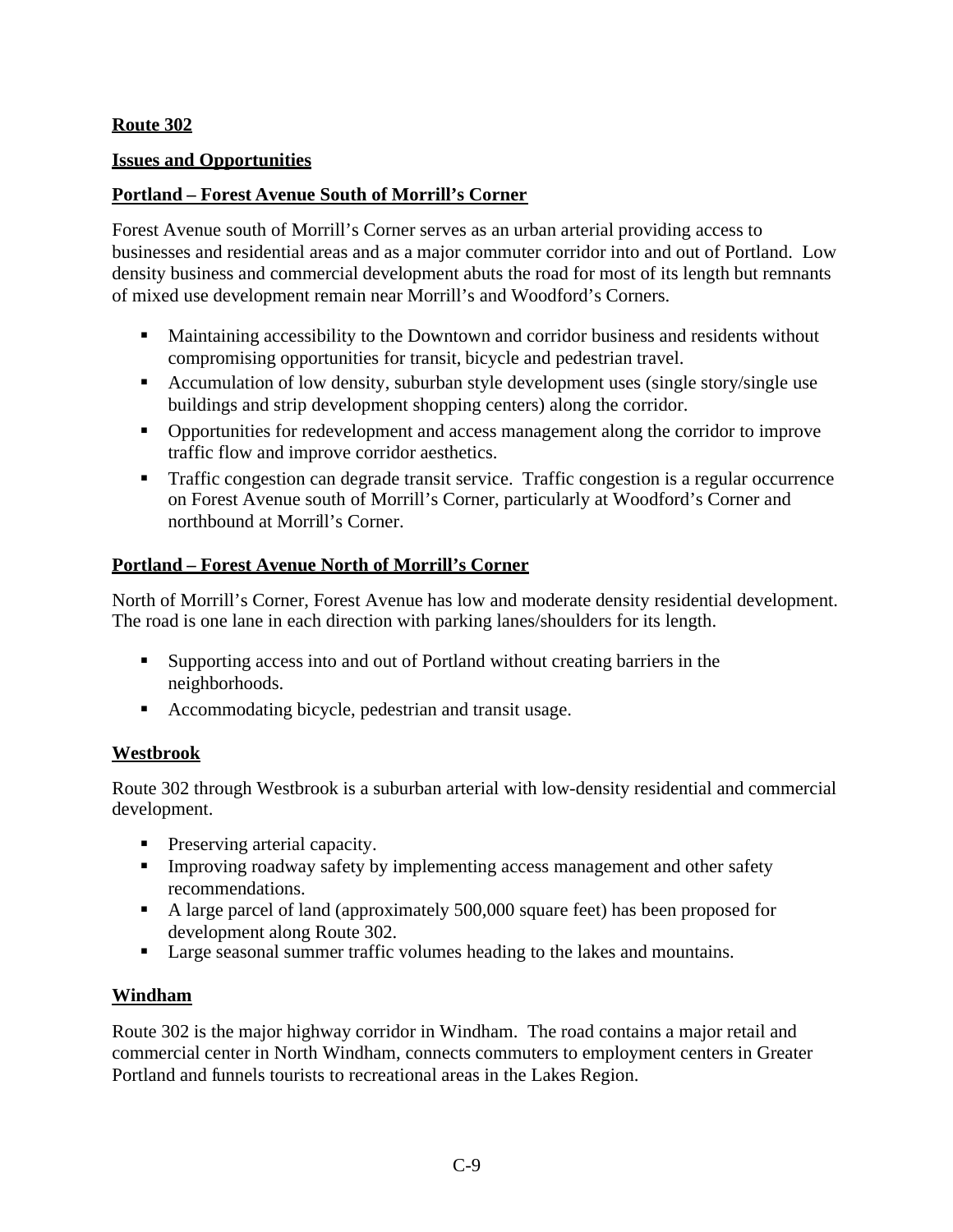- There is a large conflict on Route 302 between through/regional traffic and local traffic.
- The proliferation and configuration of driveways causes safety and delay problems on Route 302.

## **Route 25**

Route 25 serves as one of the few major east-west corridors in the Greater Portland area serving both regional traffic destined for the mountains and New Hampshire as well as traffic bound for the Portland and the Maine Mall area of South Portland.

#### **Portland and Westbrook Issues and Opportunities**

In Portland, Route 25 (Brighton Avenue) is an urban arterial. Sections of the road are one lane in each direction; others sections have two lanes in each direction. One section is a three-lane road including a two-way center left-turn lane. Land uses along the road vary from suburban residential to clusters of businesses. In addition, the University of Southern Maine (Portland campus) and the Maine Medical Center (Brighton Avenue Campus) are two major uses on Brighton Avenue.

Route 25 in the area of the Exit 48 of the Maine Turnpike is a heavily traveled road. Retail and commercial businesses are the predominant land use on this section of the road that straddles the Portland/Westbrook City line.

- **Preserving arterial capacity**
- Providing high quality bicycle and pedestrian accommodations.
- Eliminating 'barrier' quality of roadway due to character of traffic volume and speed.
- Congestion in the vicinity of Riverside Street, Exit 48 and Forest Ave is an ongoing concern.

#### **Gorham Issues & Opportunities:**

In Gorham, Route 25 serves as Main Street – the heart of Gorham Village. It is a major commuter corridor and is very congested during the morning and afternoon peak travel periods.

- Protecting and enhancing the village character through roadway design standards.
- Providing adequate traffic capacity for east-west travel.
- Heavy increase in travel demand in this corridor.
- Traffic safety and industrial park access at the intersection with Route 237.

## **Route 22**

Route 22 in Gorham and Scarborough consists of a two-lane rural arterial with low-density residential/commercial land use. Development becomes denser and comprises mostly commercial and office developments in Westbrook and Portland west of the Turnpike. East of the Turnpike development becomes more residential and mixed use. .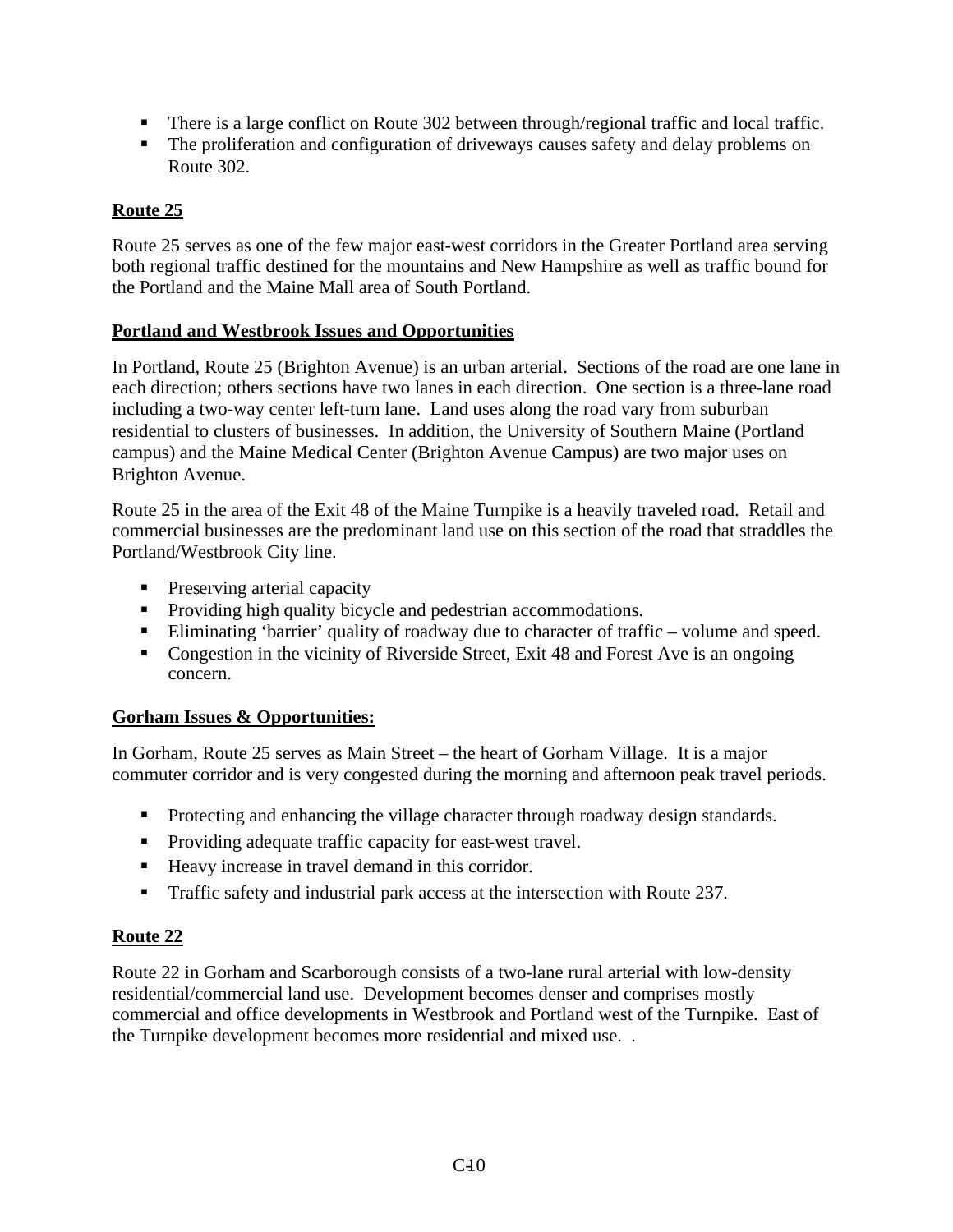## **Scarborough and Gorham Issues & Opportunities:**

- The Route  $22/114$  overlap area including the intersections is heavily congested during the morning and evening commuting periods. Limited roadway capacity exacerbates the situation.
- Heavy increase in travel demand in this corridor.

#### **Portland and Westbrook Issues & Opportunities:**

- Regular congestion at several locations.
- Neighborhood and traffic conflict caused by heavy volumes and high traffic speeds.
- Roadway can become a barrier within a neighborhood.
- In Portland, this area has experienced conflict between neighborhood livability and heavy traffic volumes

## **Downtown Portland Peninsula**

Downtown Portland is the economic and employment center of the region and contains the highest density residential neighborhoods in the state. Significant traffic enters and exits the Portland Peninsula during commuter time periods. Major access onto the Peninsula is limited to the Casco Bay Bridge, I-295 interchanges, St. John Street, Preble Street, and Deering Avenue. The Portland waterfront is a major cargo port on the Eastern seaboard and is home to a significant fishing fleet.

#### **Maine Mall Area**

The Maine Mall area is the PACTS region major suburban activity center with significant retail, office, and other commercial development. Access into the area is primarily provided via the Turnpike at Exits 7 and 7A, Westbrook Street, Congress Street, Payne Road, Route 703 and Running Hill Road. Most roads in the area have multi-lanes with turn lanes provided at major intersections.

#### **Issues & Opportunities:**

- The Maine Mall area experiences regular periods of prolonged congestion.
- Maintaining accessibility to and circulation within key to continued vitality of the area.
- Roadways poorly accommodate users other than automobile and truck traffic.

#### **Municipal Transportation-related Issues and Opportunities** (Non-interstate)

#### **Biddeford**

## **Traffic Growth/Congestion and Safety**

- "Critical intersections" as identified by City staff:
	- o South Street at Elm Street poor intersection
	- o Main Street at Adams Street currently no traffic light, poor sight distance and poor pedestrian accommodations
	- o South Street at River Road the roads intersect at poor angles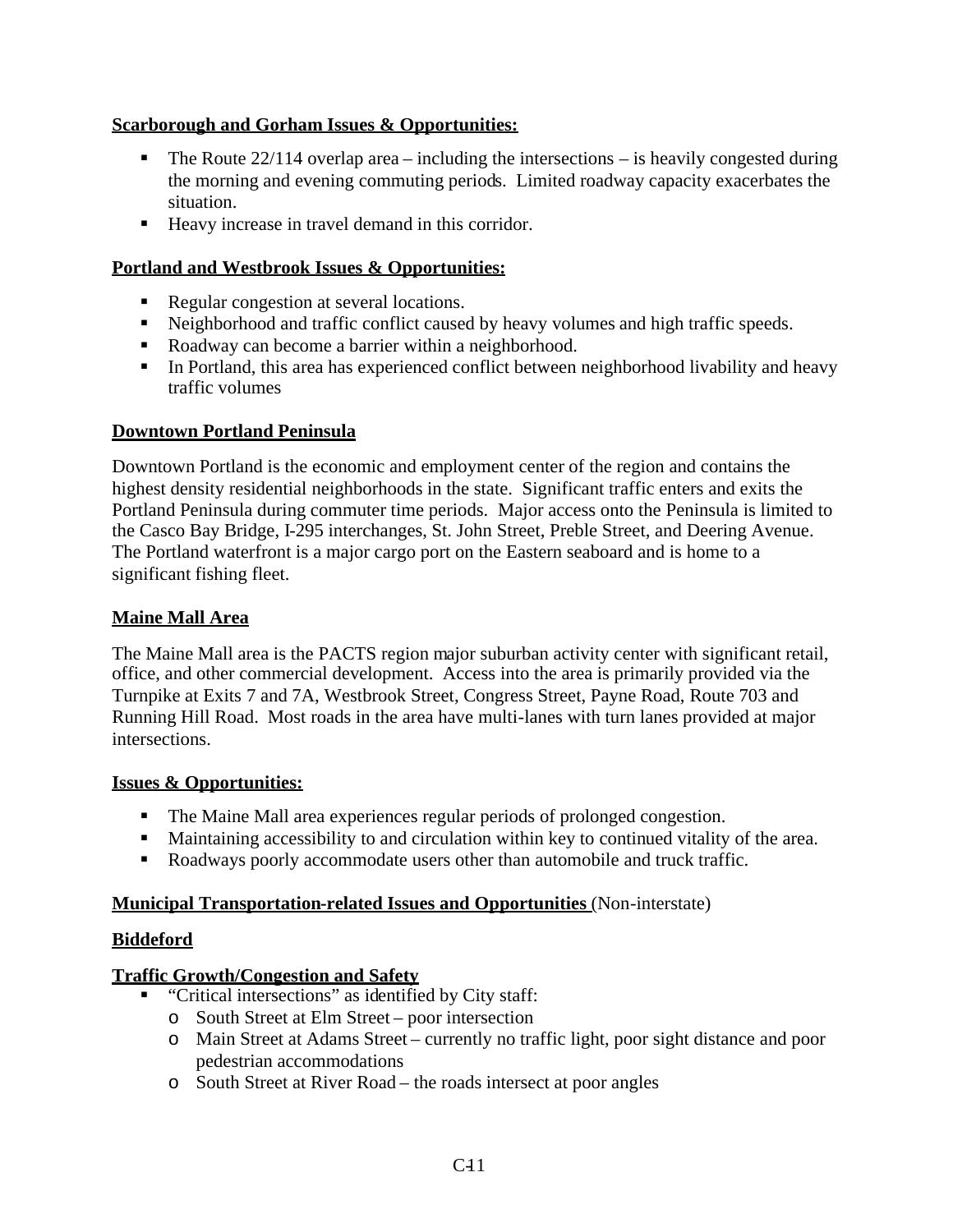- o Main Street at Elm Street the constraints of existing structures may preclude geometric changes to this intersection
- o West Street at Hill Street the corner radius makes turns for school buses difficult
- o Hills Beach Road at Pool Road the roads intersect at poor angles.
- **The City's Transportation section of the Comprehensive Plan identifies portions of Elm** Street and Main Street as operating at Level of Service E during the PM peak hour.
- **There are thirty High Crash Locations in the City including two roadway segments near** the intersection of Route 1 and Route 111 that have a combined 77 crashes during the latest three years.
- **Managing traffic, parking and access along arterial streets in the downtown to maintain** its competitiveness and attractiveness.
- Managing traffic and access in growing commercial districts outside of the downtown.
- High summer seasonal traffic to seasonal destinations;

#### **Multi-modal Efforts/Considerations**

- Community groups desire new pathway connections between schools, houses and stores.
- The Eastern Trail passes through Biddeford and provides an opportunity to link neighborhoods and significant employment, retail, commercial and residential areas of the City.
- The ShuttleBus and Zoom operate in Biddeford connecting it to Saco, Old Orchard Beach and points north to Portland.
- Capitalizing on multi-modal opportunities, such as Amtrak Downeaster passenger rail, bus transit, bicycle and pedestrian to increase travel choices and reduce travel demand.
- Numerous roads need sidewalk improvements including: Route 1 (Beaudoin to Arundel Town line); Pool Road/Route 9; West Street past Wilcox Pond; South Street past Cathedral Oaks; Main Street from Thatcher Brook heading into town; and Alfred Road in the vicinity of Wal-Mart.

## **Other Issues**

A signage and way finding analysis is needed.

## **Cumberland**

- Passenger rail to and from Pineland.
- Lack of collector roadways to provide an organizing framework for new development.

#### **Freeport**

#### **Traffic Growth/Congestion and Safety Issues**

- **Traffic and parking in Freeport Village.**
- Routes 125 and 136 have growing traffic due to residential development in Freeport and adjoining communities. Speed of traffic is also an issue.
- There are six high crash locations located in the town. Two HCL locations on Route 125 (at Pownal Road and at Exit 21 of I-95) have CRF over 4.0, and a combined 47 accidents in the period 2000-2002.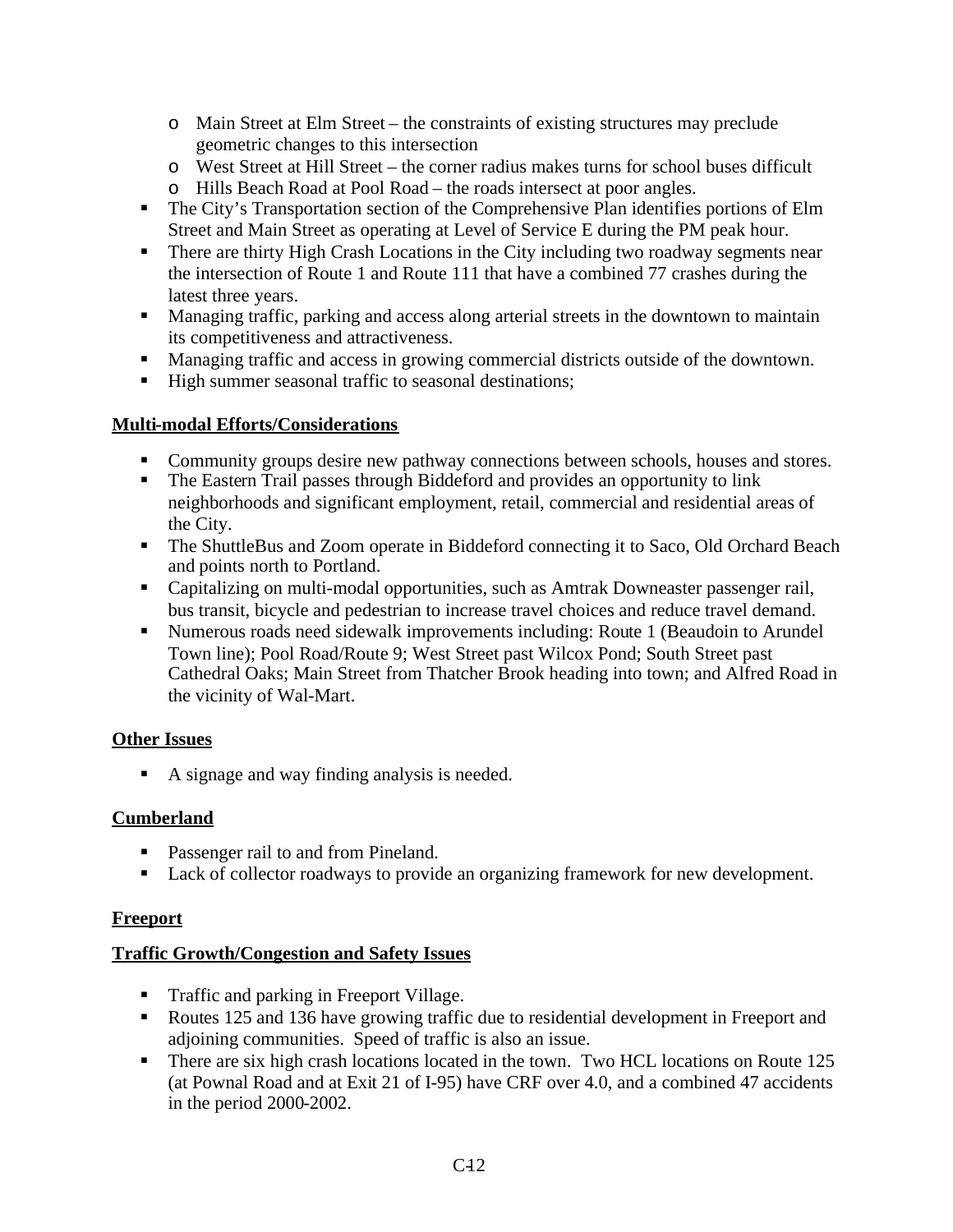## **Multi-modal Efforts/Considerations**

- A train station/multimodal station is proposed on the east side of the downtown, to be developed in conjunction with a new hotel and park.
- There is interest in commuter rail in addition to the Amtrak service that's proposed for the corridor. A possible location for commuter station is near/south of Exit 19.

#### **Roadway Connectivity/Access Management**

 The south end of Route 1 is booming with commercial development, including a large number of motels. The Town has developed a concept plan for office/non-retail type of development in the corridor that makes use of internal frontage roads that connect to Route 1 at each end, controlling access. New development is to preserve right-of-way for connections between developments.

## **Other Issues**

- PACTS has funded a town-wide transportation study for Freeport for FY 2004.
- Structured parking downtown is being explored to allow more development where extensive surface parking lots are now.

## **Old Orchard Beach**

#### **Primary roadway-related issues:**

- High summer seasonal traffic
- Needed roadway improvements to facilitate and organize downtown redevelopment efforts. In the downtown area, the goal is to re-orient downtown more toward a yearround market instead of its highly seasonal nature.
- There are several state roads in poor condition that need improvement or reconstruction, with several that are unimproved sections between recently reconstructed sections of state roads.
- High summer seasonal traffic to seasonal destinations.

## **Traffic Growth/Congestion and Safety Issues**

- The Town is transitioning from a seasonal tourist mecca to a bedroom community with implications for year-round traffic growth compounding summer seasonal traffic issues.
- The Temple Avenue/Ocean Park Road (Route 5) intersection is congested and unsafe due to the poor design of the intersection.
- The Ross Road/Portland Avenue corridor has growing traffic and safety problems.

#### **Multi-modal Efforts/Considerations**

- Seasonal Amtrak Downeaster passenger rail service began in 2002. 'Day trippers' are not currently using the Downeaster service to its potential.
- Bicycle and pedestrian infrastructure improvements have been made along Route 9.
- The ShuttleBus operates in Old Orchard Beach connecting it to Saco and Biddeford.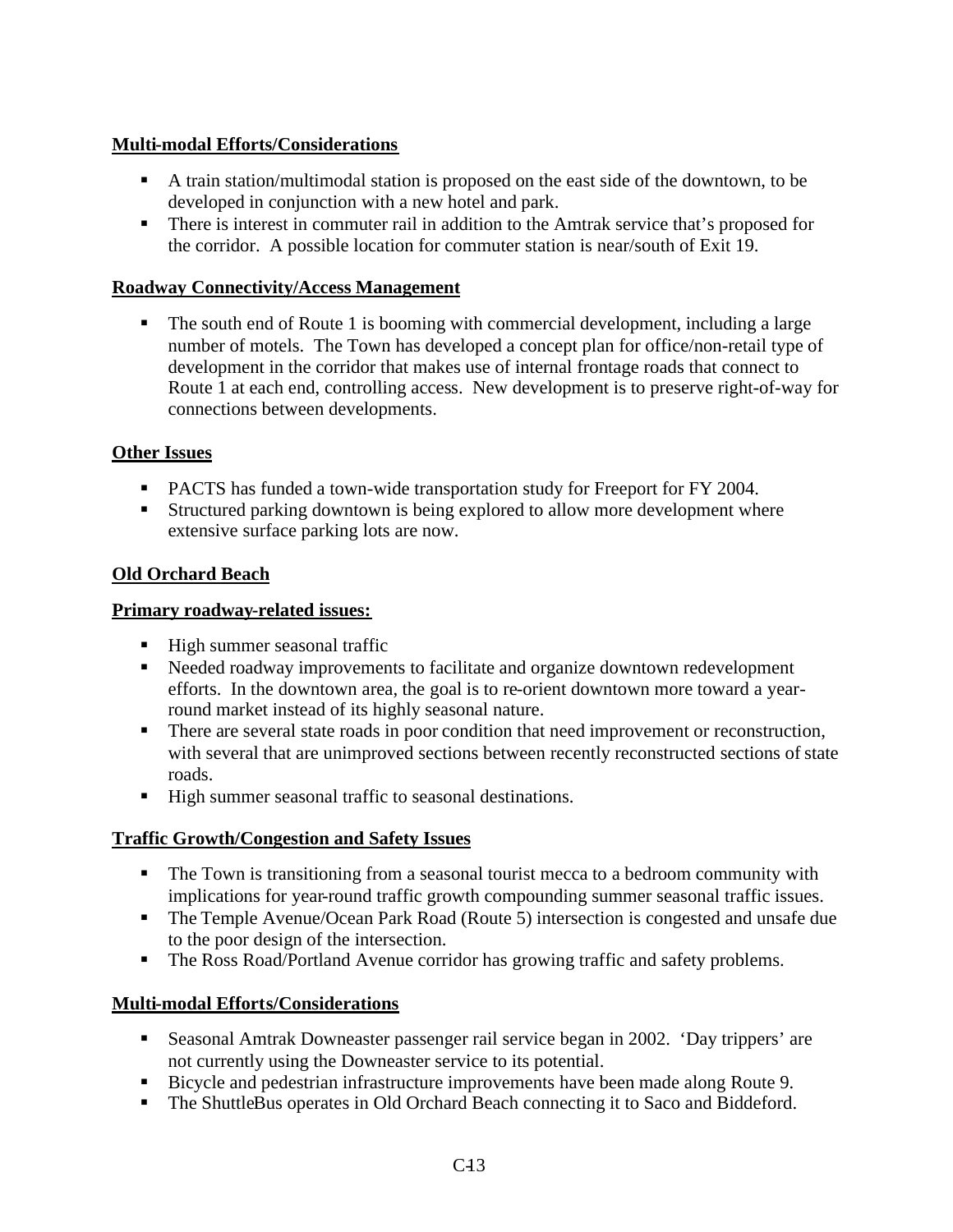## **Saco**

#### **Traffic Growth/Congestion and Safety Issues**

- Many of the fastest growing areas (western portions of City) don't have the roadways to support that growth.
- Broadturn Road needs improvements.
- New traffic signals are being added at several locations to address growing traffic.
- **Trucks from the MERC facility in Biddeford negatively impact traffic in Saco and the** City's downtown.
- Replacement of outdated traffic signal equipment is needed at several locations.
- Managing traffic, parking and access along arterial streets in the downtown to maintain its competitiveness and attractiveness.
- Managing traffic and access in growing commercial districts outside of the downtown.
- High summer seasonal traffic to seasonal destinations.

## **Multimodal Efforts/Considerations**

- Several railroad bridges are too low and/or have too low clearance.
- The Exit 36 Park and Ride lot is being expanded. It is too small for the demand and usage.
- The rail line in Saco currently has three customers and is very lightly used.
- There is a lot of interest in improving bicycling and walking facilities. These interests include adding paved shoulders to existing roads, adding sidewalks and the Eastern Trail. There is an active trail group in Saco.
- Capitalizing on multi-modal opportunities, such as Amtrak Downeaster passenger rail, bus transit, bicycle and pedestrian to increase travel choices and reduce travel demand.

## **Yarmouth**

The major area of concern for Yarmouth transportation issues is the area encompassing I-95 exits 16 and 17 and Route 1, which includes Yarmouth Village and the Route 1 commercial district. There are access and safety issues at the two interchanges as well as congestion and safety issues at Route 1 intersections in between.

## **Traffic Growth/Congestion and Safety**

- The I-95 Exit 17 area has a number of safety and congestion problems.
	- o The area is a high crash location.
	- o Traffic is characterized by confusing turning movements and access (to businesses, to side streets, from interstate off-ramps and Visitors' Information Center). PACTS has funded a study to be conducted in 2003/2004 to develop an updated plan for improvements.
- The weight limits on I-95 push heavy trucks onto Route 1 where they don't belong.
- There are three potential locations being discussed for roundabouts along Route  $1$ between Exits 16 and 17 to improve safety, maintain traffic flow and calm traffic (Portland Road, Route 115 and East Main Street).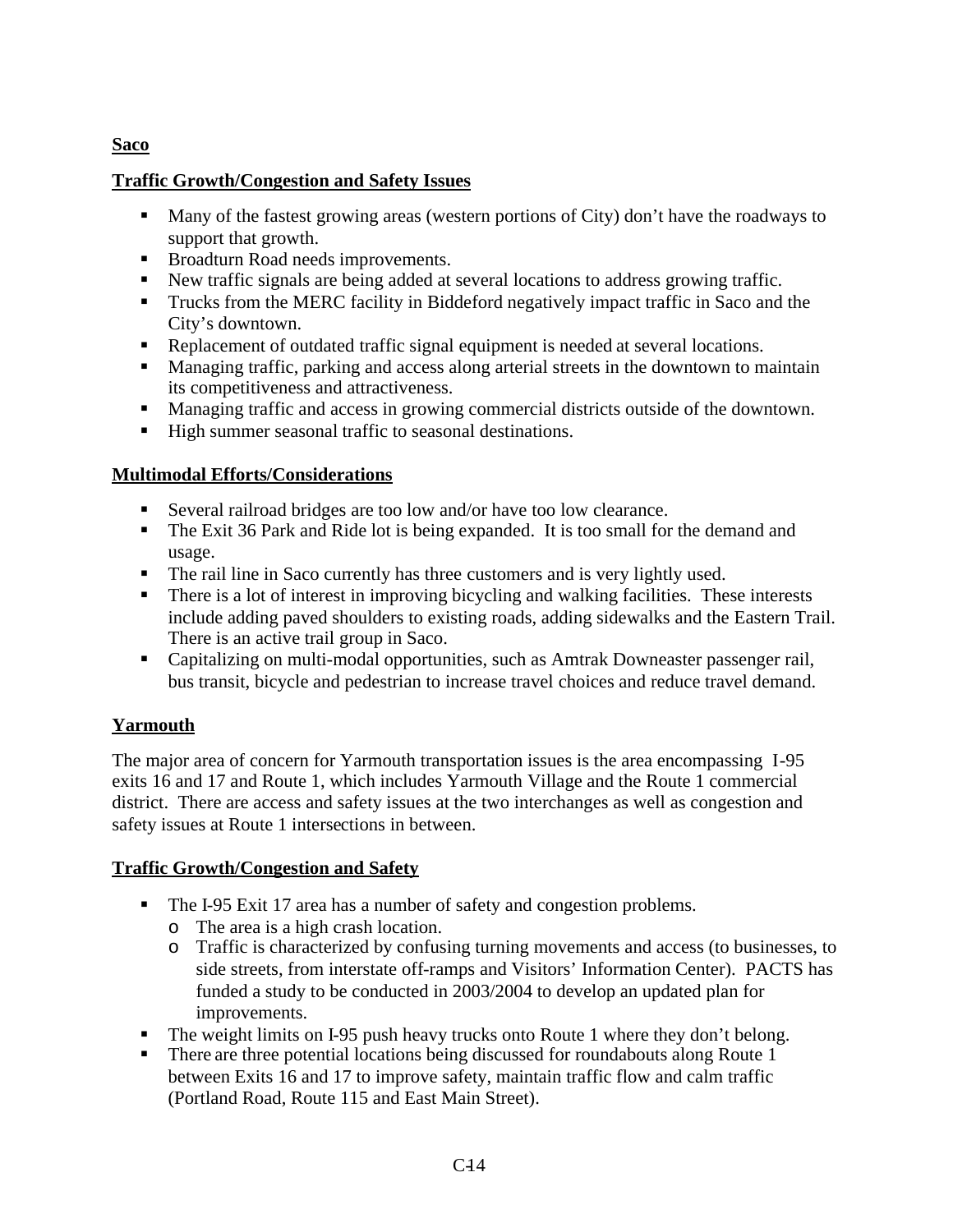- There have been large increases in traffic on North Road.
- Specific "critical intersections" from a congestion and/or safety perspective as identified by Town staff are: I-95 Exit 17 at Route 1 Interchange; Route 1 at Portland Road; Route 1 at Main Street; and Route 1 at East Main Street.

#### **Multi-modal Efforts/Considerations**

- The Exit 16 area is identified as a potential area for a multi-modal center (train, park and ride, bus). A leading/potential site is the Maine DOT Maintenance Lot because the rail line is located adjacent to it.
- Major issues surround the planned reintroduction of passenger rail service to/through Yarmouth in 2007:
	- o Where should the train/multi-modal center be located to best serve potential markets?
	- o What will be the impact of passenger rail service on growth patterns in Yarmouth and regionally?
- Two rail lines currently serve the Town (one branch continues to Brunswick, the other to Lewiston-Auburn).
- A new segment of shared use path has been planned within the Route 1 Corridor from the current terminus of the Beth Condon Pathway to the Freeport YMCA. A thorny area is weaving the path through the Exit 17 area.

## **Windham**

## **Traffic Growth/Congestion and Safety**

- River Road traffic is growing rapidly. River Road connects growing neighborhoods in Windham to the North Windham commercial district and to Westbrook/Route 25. The road is scheduled for reconstruction within the next two years.
- The Route 115 area east of Route 302 is anticipated to be one of the most desirable in terms of future development, potentially causing traffic problems. Routes 115 and 35 intersect with Route 302 in North Windham and connect Windham to Standish and Gray.
- **Traffic growth on secondary roads due to high rate of residential growth.**
- High seasonal traffic on Route 302
- Traffic congestion and safety, and access management/roadway connectivity in the North Windham commercial district due to regional and local traffic demand.
- A number of "critical intersections and locations" with safety problems were identified by Town staff including: Route 302 at 115/35, Route 202 at River Road and Route 202 at Windham Center Road.
- There are 13 high crash locations in the Town. Four locations have CRF greater than 4.0 with two locations at or over 9.0

#### **Roadway Connectivity/Access Management**

- There is a low level of connectivity between state roads/existing roads and little connectivity between recent development (commercial or residential).
- The idea of parallel connector roads in North Windham met local resident resistance when studied recently by the Town. A series of design guideline recommendations and aesthetic recommendations for the commercial corridor were developed. Connections